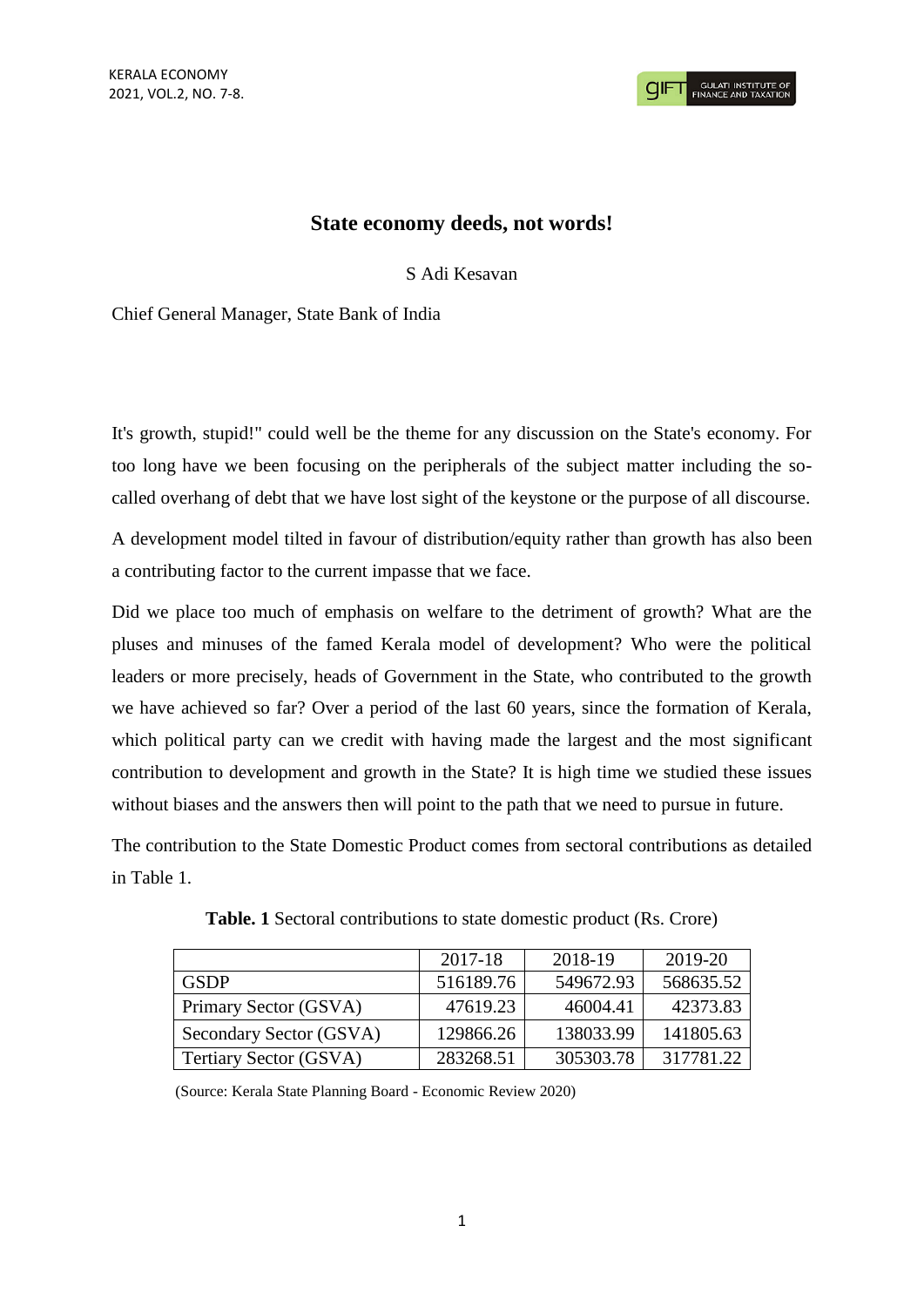KERALA ECONOMY

If we take the primary sector, we notice that there was a degrowth during 2018-2020, of - 2.38% and - 6.62% in the two years. But, as the Economic Survey of the State Planning Board notes "the growth of value added in agriculture and allied sectors in Kerala continued to remain slow or negative for most part of the period between 2011-12 and 2018-19"

No State can hope to achieve overall growth with its primary sector sluggish. Perhaps, there is only one country in the developed world which has managed to grow its economy and improve per capita income without the primary sector's contribution at all - Singapore. But the model of development and its system of governance are entirely different and its not an apt comparison.

So if Kerala has to grow, it is essential that Agriculture and allied sectors grow at reasonable rates. The development model that Kerala has pursued has not given enough of importance to economic growth or creation of surplus value as an objective within the State. This sector is primarily stunted because of the lack of a supportive ecosystem, with value-addition industries in the Agro/food processing sector and lack of investments in agri infrastructure. This negative growth is then related to our "approach" towards development.

The two political formations that are dominant in the State have an overwhelming "socialist/Left" touch, always. This is good as far as welfarism is concerned but is not so helpful when it comes to growth. The only leader who stuck a different path even while rooted in a "Left" stance was the late C. Achutha Menon. Of late, the current CM has come across as someone who is prone to such a "pragmatist" praxis.

That the State survives on remittance from NRIs is well known. Not so widely known is the fact that the State also receives money transfers, both through the formal channels and informally in cash, the proceeds of "surplus value" created in other States in India by the Keralites working there.

Why is it that the average Keralite has to go out of the State for jobs which they could have very well found here? Why is Kerala not a preferred destination yet for investments, though we have had some recent breakthroughs like the Nissan outfit in Thiruvananthapuram and a few IT showpieces?

Why is it that there is hardly a Rs 1000 Cr turnover manufacturing company in the State which also generates profits/is self-sustaining?

2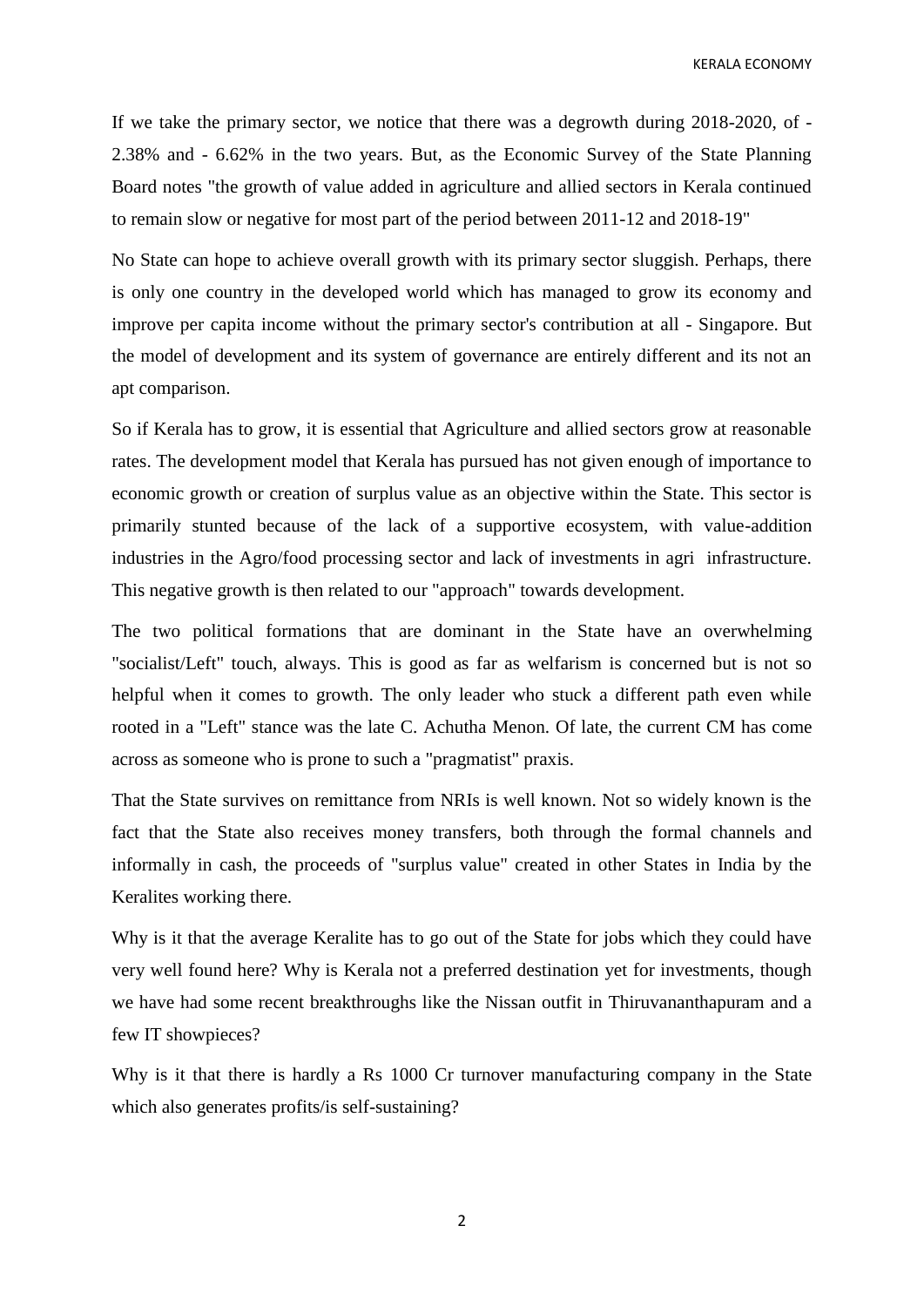S.A. KESAVAN

These are the questions which should bother us and we shall find plenty of political reasons why this has not happened. The political formations which have enabled major successes in the achievement of high level of social indicators and a more just and equitable society (compared to other States in India) are also responsible in parallel for this state of affairs.

None of the major corporates which are contributing to national output and jobs too - take the top 20 or 25 - have any presence in Kerala. It is high time we decided once and for all, whether we want them to come and invest or we would rather do without them. All I plead for is clarity on this matter. Responses like "yes, they can come but we shall not tolerate exploitation of labour or natural resources like in other States" are not good enough for two reasons.

First, if there is anything we do not want these "capitalists" to do, let us legislate and leave it at that. Let us not politicise this. (The recent hue and cry over the Adanis acquiring rights to run the Thiruvananthapuram airport is a case in point. If there is any violation of law/legal process, let's oppose it but if we are opposing it for political/"ideological" reasons, then we bring this factor into our growth discourse and to that extent growth will remain muted. I argue that this clarity of stance is very much required. Are we willing to sacrifice growth for ideology? If yes, let us say so openly. This will help neutral stakeholders understand the limitations in discussing the Kerala growth plans).

The second reason is that we are a State of the Union and we have to compete for investments. If all other States have a different view of private capital and the way it is treated, we should then realise we are giving up, on our own, what is in essence a level playing field. In other words, we would be consciously and wilfully "dislevelling" a common play field. You cannot hope to compete and win on these terms. Let me reiterate that I am okay with a stated position which indicates a preference for a separate paradigm of development which would sacrifice growth at the altar of ideology, provided that is also articulated clearly.

We have had too many back and forth movements on this issue. I remember the time when Industry Minister, the late KR Gouri went to Mumbai to meet industrialists in the 1990s to invite them to Kerala. Under the UDF, in 2002/03, Kerala held its first Global Investors Meet (GIM) which has then been followed up with similar attempts. Yet, in ease of doing business we merged 28th out of a total of 29 States in the EODB index!

3